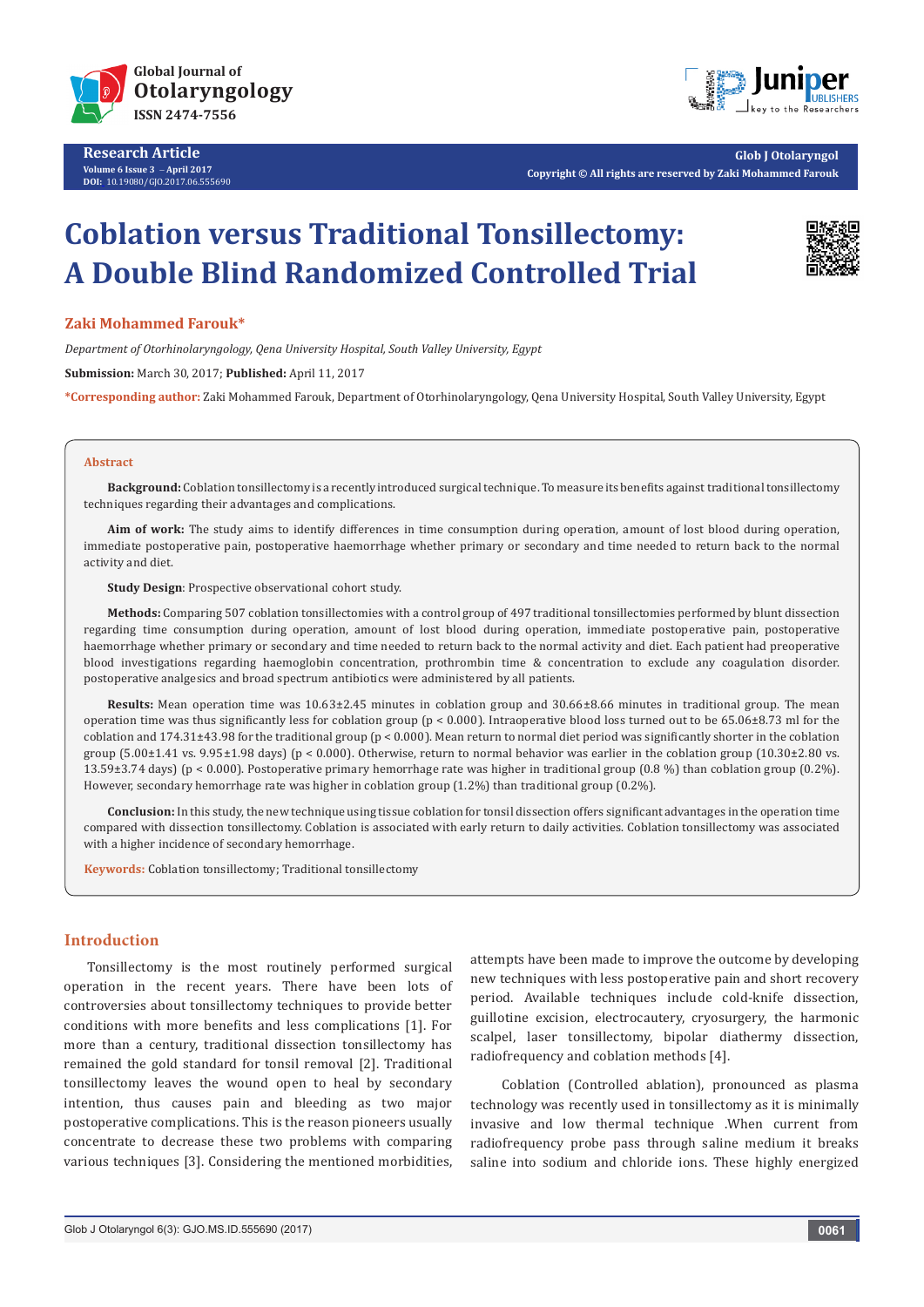ions form a plasma field which is sufficiently strong to break organic molecular bonds within soft tissue causing its dissolution [5]. Coblation tonsillectomy was initially introduced in 2001 following which a great amount of articles have been published either to confirm its efficacy or to reject that because of unsatisfactory or unproven outcomes with undesirable costeffectiveness [6,7]. However, more studies are still required to reveal a clear conclusion. Even though some former studies showed a reduced postsurgical pain and no significant morbidities like postoperative hemorrhage, they have not been considered due to their small sample size. Quick return to normal diet was also reported [8,9]. A study observed healing process of the tonsillar bed in 10 patients and concluded that coblation method would be more preferable than bipolar dissection [10]. A recent study defended use of coblation surgery because of decreased bleeding and pain, but cases in the study were only 14 patients [11].

 Another study in the UK found no benefits for coblation method comparing with conventional tonsillectomy, indicating that traditional tonsillectomy is superior to coblation method. The NICE guidelines have suggested that coblation is probably associated with decreased postoperative pain comparing with bipolar diathermy, however, the outcomes may be different for that of the monopolar diathermy or cold dissection [12]. This study compares coblation and traditional tonsillectomy techniques regarding their advantages and complications.

## **Materials and Method**

 A prospective double-blind randomized controlled trial, we tried to find out whether coblation technique decreases the postoperative morbidity compared to traditional dissection tonsillectomy. The study was recruited between 2012 and 2015, comparing 507 coblation tonsillectomies with a control group of 497 traditional tonsillectomies performed by blunt dissection regarding time consumption during operation, amount of lost blood during operation, immediate postoperative pain, postoperative haemorrhage whether primary or secondary and time needed to return back to the normal activity and diet were compared between two groups. Each patient had preoperative blood investigations regarding haemoglobin concentration, prothrombin time & concentration to exclude any coagulation disorder. All tonsillectomies were performed under general anaesthesia using standardized anaesthetic technique.

 All patients were fasted for 6-8 h before anesthesia. After inserting intravenous line, lactated Ringer's solution was started and monitors (noninvasive blood pressure, ECG, and pulse oximeter for SpO2) were used. Patients received a standardized anesthetic technique that included induction with propofol (2-3 mg/kg intravenously), and atracurium (0.5 mg/kg intravenously) to facilitate endotracheal intubation with suitable sized cuffed tube. Fentanyl (1-2 μg/kg) was administered as an analgesic agent before infiltration. Anesthesia was maintained with isoflurane in oxygen/air mixture. Patients were mechanically

ventilated in ventilation parameter that maintained an endtidal carbon dioxide (EtCO2) around 30-35 mmHg. After endotracheal intubation, positioning and application of mouth gag. Randomization occurred in theatre once the patients were anaesthetized allocated them to the coblation group or the cold dissection control group. Tosillectomies were performed by the same ENT surgeon.

At the end of the surgery, anesthesia was discontinued, and the residual effect of muscle relaxant was reversed with neostigmine (0.04 mg/kg) and atropine (0.02 mg/kg). The tracheal tube was removed in the lateral position and then oxygen was administered through a face mask to the patient. After extubation, patients were shifted to the recovery room. Postoperative analgesics and broad spectrum antibiotics were administered by all patients. Operation time, from insertion till removal of mouth gag, was recorded for each case, and recorded intraoperative blood loss by checking volume of blood in suction bottle after the operation. Data including volume of blood loss, operation time, postoperative hemorrhage, days needed to return to work and normal diet were gathered in both groups. Patients were examined for the following postoperative complications during postsurgical visits: primary hemorrhage, secondary hemorrhage, and readmission. On discharge, the patients were advised to call the medical group for any complications especially bleeding.

 The primary hemorrhage was defined as bleeding occurring within 24 hours after surgery and secondary hemorrhage as bleeding after 24 hours postoperatively. Each of patients completed a questionnaire concerning the time to return to normal activity. Data were entered into a database and analyzed using SPSS software (SPSS, Windows, version 16). Chi-squared tests were used to compare graded scores for pain. Data of day of return to work and normal diet were analyzed using student's t-test.

#### **Results**

 There was no significant difference between the mean age of two groups ( $p > 0.05$ ). Intraoperative blood loss turned out to be 65.06±8.73 ml for the coblation and 174.31±43.98 for the traditional group ( $p < 0.000$ ). Mean operation time was 10.63±2.45 minutes in coblation group and 30.66±8.66 minutes in traditional group. The mean operation time was thus significantly less for coblation group ( $p < 0.000$ ). Mean return to normal diet period was significantly shorter in the coblation group (5.00±1.41 vs. 9.95±1.98 days) (p<0.000). Otherwise, return to normal behavior was earlier in the coblation group (10.30±2.80 vs. 13.59±3.74 days) ( p < 0.000) as shown in (Table 1). Furthermore, it was revealed that postoperative primary hemorrhage rate was higher in traditional group. However, secondary hemorrhage rate was higher in coblation group than traditional group (Table 2). During follow up period, no other major or minor complications occurred in our study.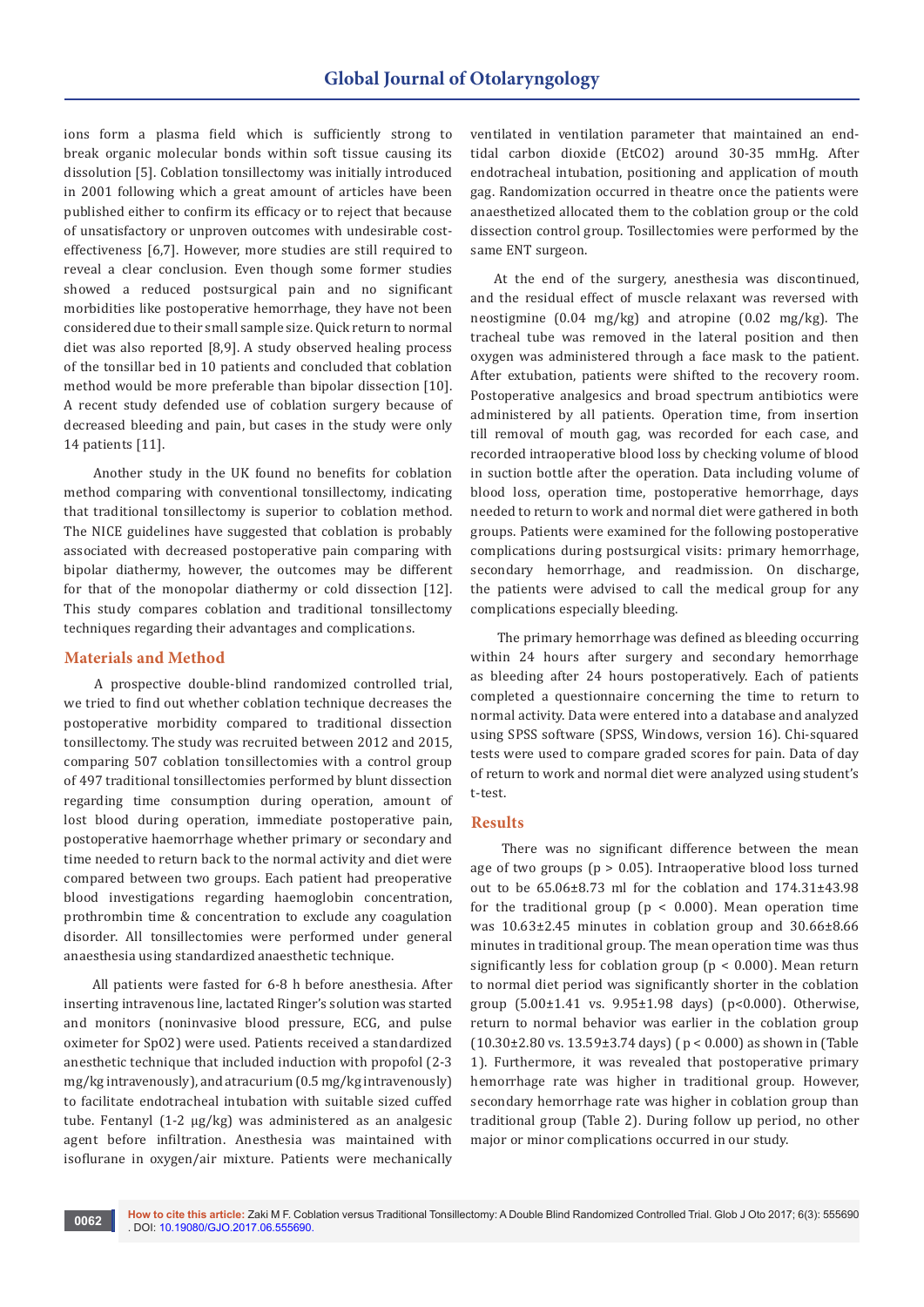| Parameter                              | Coblation        | <b>Traditional</b> | <b>P-Value</b> |
|----------------------------------------|------------------|--------------------|----------------|
|                                        | Mean±SD          |                    |                |
| Operation<br>Time\min                  | $10.63 \pm 2.45$ | $30.66 \pm 8.66$   | 0.000          |
| Blood Loss\ml                          | 65.06±8.73       | $174.31 \pm 43.98$ | 0.000          |
| post-operative<br>diet intake\<br>days | $5.00 \pm 1.41$  | $9.95 \pm 1.98$    | 0.000          |
| Return to<br>normal<br>Behavior\day    | $10.30 \pm 2.80$ | $13.59 \pm 3.74$   | 0.000          |

**Table 1:** Operation time, blood loss and Postoperative diet intake and regaining the normal behavior of patients.

|  |  | Table 2: Comparison between postoperative hemorrhage in patients. |
|--|--|-------------------------------------------------------------------|
|--|--|-------------------------------------------------------------------|

| Parameter               | <b>Coblation</b> (507<br>Patient) | <b>Traditional</b> (497<br>Patient) |  |
|-------------------------|-----------------------------------|-------------------------------------|--|
|                         | Percent                           |                                     |  |
| Primary hemorrhage      | $0.2\%$                           | $0.8\%$                             |  |
| Secondary<br>hemorrhage | $1.2\%$                           | $0.2\%$                             |  |

## **Discussion**

Tonsillectomy is one of the most common operations performed in otolaryngology worldwide. Coblation tonsillectomy is a recently introduced dissecting technique with few reports in the literature. In this study we compared two techniques of tonsillectomy, the coblation and traditional. Some significant differences were shown between outcomes of these two methods. Tonsillectomy with steel forceps (as traditional) consumes longer time than coblation tonsillectomy does as a slower dissection [13]. Several studies were done to demonstrate the advantages and disadvantages of coblation tonsillectomy. This study was done to compare between the commonly used dissection tonsillectomy and the relatively new coblation method. Comparison included most of the surgical aspects, the operative and postoperative ones.

 As regard the operative time, tonsillectomy is considered to be one of the most common surgical procedures performed in the field of otolaryngology. In fairly experienced hands, the conventional (cold) tonsillectomy takes considerably short operative time. In our study, the time was measured from insertion till removal of mouth gag. The operation time was longer with traditional method than in the coblation method. The mean score for the operative time was 30.66±8.66 minutes in the traditional group as compared to 10.63±2.45 minutes in the coblation group. The mean operation time was thus significantly less for coblation group ( $p < 0.000$ ).

 We agree with Paramasivan VK et al. [14] who conducted a prospective and comparative study in Madras ENT Research Foundation, Chennai over a period of 6 months on 50 children. This study reported that operative time was more in dissection method compared to coblation technique. Also we agree with

Behrouz Barati et al (2012) who conducted a study on 94 patients 47 in each group and they reported that the mean operation time was  $31 \pm 5.4$  minutes (ranging from 20-45 minutes) in the traditional tonsillectomy group and  $27.3 \pm 4.8$  minutes (ranging from 18-42 minutes) in the coblation group. The mean operation time was significantly less in the coblation group ( $p < 0.001$ ).

 Furthermore we agree with Rosdan S et al. [15] who conducted a study on 34 patients who underwent tonsillectomy. Results showed that the intraoperative time was significantly shorter (p<0.001) in coblation tonsillectomy as compared to cold dissection tonsillectomy. On the other hand, we disagree with T.S Anand and George Payal (2011) who performed a study on 60 patients. This study reported that the mean operation time was 11 minutes and that for the coblation method was 15 min. Thus it took an average of four minutes longer to perform the coblation procedure compared to the conventional technique, but this difference did not reach statistical significance (P > 0.05).

 As regard the intra-operative blood loss, some studies showed results in favor of coblation tonsillectomy while other studies reported that there is no significant difference in the intra-operative blood loss between the two methods. In our study, the estimated loss was 65.06±8.73 ml in the coblation group as compared to 174.31±43.98 ml in the conventional. This reflects a considerable difference between the two methods in this particular aspect. We agree with Temple and Timms [16] who stated that the average blood loss is less with coblation. Also we agree with O'Leary and Vorrath (2005) reported higher blood loss in the traditional method than that obtained with coblation method. But we disagree with Hall et al. [17] and Chang KW [18] that showed no difference in blood loss between the two methods.

 As regard the postoperative haemorrhage we disagree with Belloso et al. [19] who compared the complication rates in coblation versus conventional tonsillectomy methods. In their study, coblation tonsillectomy was associated with a lesser incidence of delayed hemorrhage, more significantly in the pediatric population. And disagree with Behrouz Barati et al. (2012) who reported that postoperative secondary hemorrhage rate (1 versus 5) was slightly higher in traditional group than the coblation group. But we agree with Noon and Hargreaves [20,21] who conducted a clinical study on 36 adults who underwent coblation tonsillectomy, and found a significant increase in the rate of the secondary haemorrhage (22% as compared to 3.4% in the dissection method). They concluded that the problem is more significant when it comes to adults. The incidence of post tonsillectomy hemorrhage apparently increases among adults operated upon using the coblation technique.

 Also we agree with Van der Meulen and Lowe [22] who reported higher incidence of postoperative hemorrhage when coblation is used. They confirmed need for appropriate caution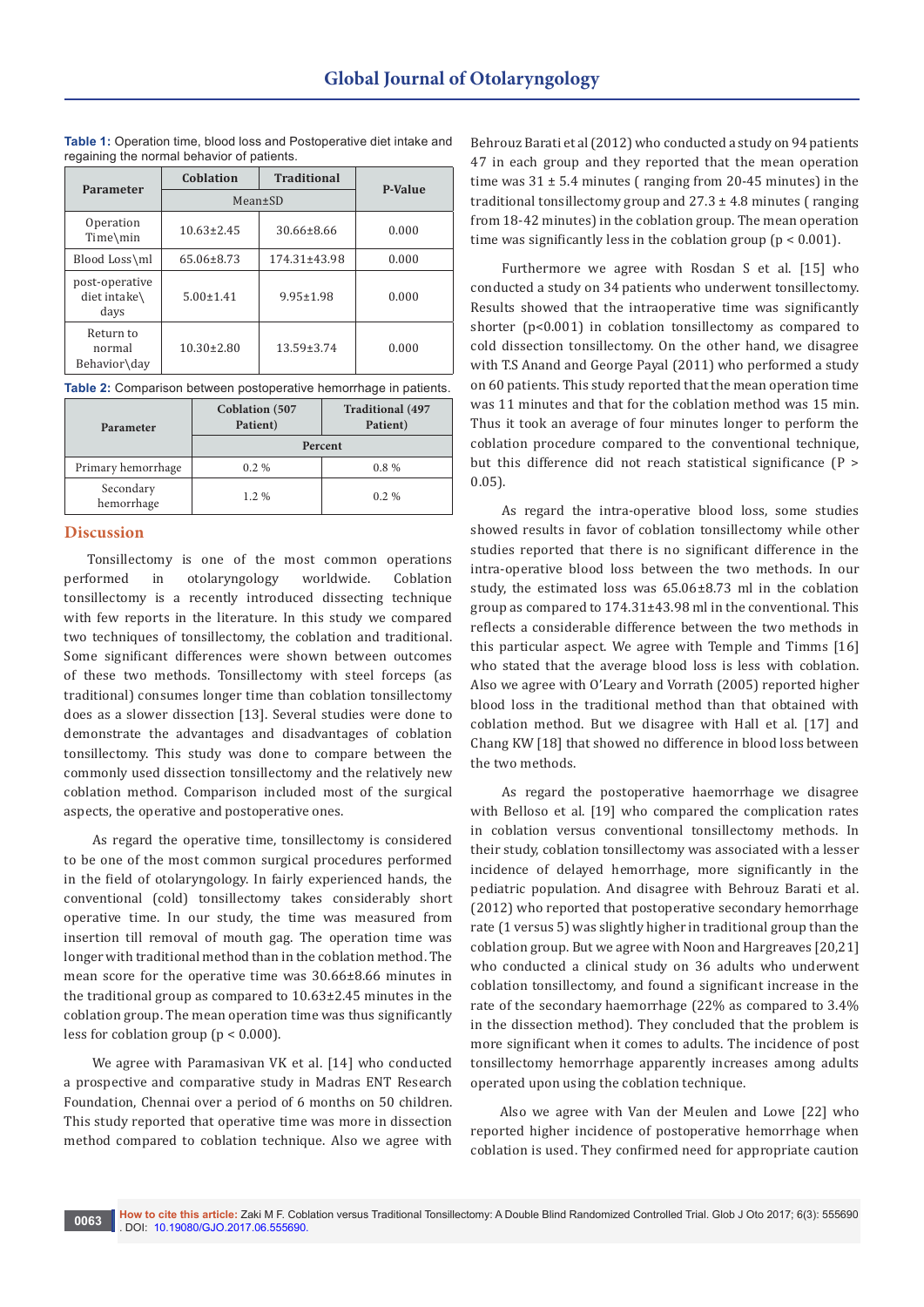and proper training on the coblation method. Furthermore we agree with Windfuhr, Deck and Remmert [4] who reported higher incidence of post tonsillectomy hemorrhage in adults and children who underwent coblation tonsillectomy. Secondary hemorrhage was 7.9% with coblation versus 0.8% with the conventional method. They stated that the conventional tonsillectomy remain to be the method of choice. On the other hand Divi and Benninger [23] started their experience with coblation tonsillectomy at their institution in Detroit, USA. They found no significant difference in postoperative bleeding in both methods. However, they stated that a learning curve could be identified when using postoperative bleeding as an outcome measure for coblation tonsillectomy.

 In order to evaluate the return to normal activities, the patients were asked in the postoperative days if they would be able to return to work. Another factor which assessed the clinical recovery was retrieving normal diet. The results were significantly different, mean return to normal diet period was significantly shorter in the coblation group (5.00±1.41 vs. 9.95±1.98 days) (p<0.000), return to normal behavior was earlier in the coblation group  $(10.30\pm2.80 \text{ vs. } 13.59\pm3.74 \text{ days})$ (p< 0.000). In our study, the reduction of intraoperative blood loss and operation time in coblation tonsillectomy was obvious and early return to normal diet and activities were clinically and statistically significant. Furthermore, it was revealed that postoperative primary hemorrhage rate was higher in traditional group. However, secondary hemorrhage rate was higher in coblation group than traditional group [24,25].

## **Conclusion**

 The new technique using coblation for tonsillectomy offers significant advantages in the operation time and intra operative blood loss compared with dissection tonsillectomy. Coblation is associated with early return to daily activities and normal diet. Also, coblation tonsillectomy is associated with a higher incidence of secondary hemorrhage. Therefore, we believe that the traditional method of tonsillectomy remain to be the method of choice.

#### **References**

- 1. [Lowe D, van der Meulen J, Cromwell D, Lewsey J, Copley L, et al. \(2007\)](https://www.ncbi.nlm.nih.gov/pubmed/17415144)  [Key messages from the National Prospective Tonsillectomy Audit.](https://www.ncbi.nlm.nih.gov/pubmed/17415144)  [Laryngoscope 117\(4\): 717-724.](https://www.ncbi.nlm.nih.gov/pubmed/17415144)
- 2. [Pinder DK, Wilson H, Hilton MP \(2011\) Dissection versus diathermy](https://www.ncbi.nlm.nih.gov/pubmed/21412878)  for tonsillectomy. [Cochrane Database Syst Rev \(3\): CD002211.](https://www.ncbi.nlm.nih.gov/pubmed/21412878)
- 3. [Raut V, Bhat N, Kinsella J, Toner JG, Sinnathuray AR, et al. \(2001\)](https://www.ncbi.nlm.nih.gov/pubmed/11802021)  [Bipolar scissors versus cold dissection tonsillectomy: a prospective,](https://www.ncbi.nlm.nih.gov/pubmed/11802021)  [randomized, multi-unit study. Laryngoscope 111\(12\): 2178-2182.](https://www.ncbi.nlm.nih.gov/pubmed/11802021)
- 4. [Windfuhr JP, Deck JC, Rommert S \(2005\) Hemorrhage following](https://www.ncbi.nlm.nih.gov/pubmed/16285264)  [coblation tonsillectomy. Ann Otol Rhinol Laryngol 114\(10\): 749-756.](https://www.ncbi.nlm.nih.gov/pubmed/16285264)
- 5. [Lee KC, Bent JP, Dolitsky JN, Hinchcliffe AM, Mansfield EL, et al.](https://www.ncbi.nlm.nih.gov/pubmed/15485055)  [\(2004\) Surgical advances in tonsillectomy: report of a roundtable](https://www.ncbi.nlm.nih.gov/pubmed/15485055)  discussion. [Ear Nose Throat J 83\(8\): 4-13.](https://www.ncbi.nlm.nih.gov/pubmed/15485055)
- 6. [Burton MJ, Doree C \(2007\) Coblation versus other surgical techniques](https://www.ncbi.nlm.nih.gov/pubmed/17636769)  for tonsillectomy. [Cochrane Database Syst Rev 3: CD004619.](https://www.ncbi.nlm.nih.gov/pubmed/17636769)
- 7. [Polites N, Joniau S, Wabnitz D, Fassina R, Smythe C, et al. \(2006\)](https://www.ncbi.nlm.nih.gov/pubmed/16681537)  [Postoperative pain following coblation tonsillectomy: randomized](https://www.ncbi.nlm.nih.gov/pubmed/16681537)  clinical trial. [ANZ J Surg 76\(4\): 226-229.](https://www.ncbi.nlm.nih.gov/pubmed/16681537)
- 8. [Temple R, Timms M \(2001\) Pediatric coblation tonsillectomy. Int J Ped](https://www.ncbi.nlm.nih.gov/pubmed/11700188)  [Otorhinolaryngol 61: 195-198.](https://www.ncbi.nlm.nih.gov/pubmed/11700188)
- 9. [Temple RH, Timms MS \(2001\) Paediatric coblation tonsillectomy.](https://www.ncbi.nlm.nih.gov/pubmed/11700188) Int J [Pediatr Otorhinolaryngol 61\(3\):195-198.](https://www.ncbi.nlm.nih.gov/pubmed/11700188)
- 10. [Timms MS, Temple RH \(2002\) Coblation tonsillectomy: a double blind](https://www.ncbi.nlm.nih.gov/pubmed/16111417)  [randomized controlled study. J Laryngol Otol 116\(6\): 450-452.](https://www.ncbi.nlm.nih.gov/pubmed/16111417)
- 11. [Arya A, Donne AJ, Nigam A \(2003\) Double-blind randomized controlled](https://www.ncbi.nlm.nih.gov/pubmed/14616666)  [study of coblation tonsillotomy versus coblation tonsillectomy on](https://www.ncbi.nlm.nih.gov/pubmed/14616666)  postoperative pain. [Clin Otolaryngol Allied Sci 28\(6\): 503-506.](https://www.ncbi.nlm.nih.gov/pubmed/14616666)
- 12. [Philpott CM, Wild DC, Mehta D, Daniel M, Banerjee AR \(2005\) A double](https://www.ncbi.nlm.nih.gov/pubmed/15839866)[blinded randomized controlled trial of coblation versus conventional](https://www.ncbi.nlm.nih.gov/pubmed/15839866)  [dissection tonsillectomy on postoperative symptoms.](https://www.ncbi.nlm.nih.gov/pubmed/15839866) Clin Otolaryngol [30\(2\): 143-148.](https://www.ncbi.nlm.nih.gov/pubmed/15839866)
- 13. [Pizzuto MP, Brodsky L, Duffy L, Gendler J, Nauenberg E \(2000\) A](https://www.ncbi.nlm.nih.gov/pubmed/10841953)  [comparison of microbipolar cautery dissection to hot knife and cold](https://www.ncbi.nlm.nih.gov/pubmed/10841953)  knife cautery tonsillectomy. [Int J Pediatr Otorhinolaryngol 52\(3\): 239-](https://www.ncbi.nlm.nih.gov/pubmed/10841953) [246.](https://www.ncbi.nlm.nih.gov/pubmed/10841953)
- 14. [Paramasivan VK, Arumugam SV, Kameswaran M \(2012\) Randomized](https://www.ncbi.nlm.nih.gov/pubmed/22429513)  [comparative study of adenotonsillectomy by conventional and](https://www.ncbi.nlm.nih.gov/pubmed/22429513)  [coblation method for children with obstructive sleep apnea. Int J](https://www.ncbi.nlm.nih.gov/pubmed/22429513)  [Pediatr Otorhinolaryngol 76\(6\): 816-821.](https://www.ncbi.nlm.nih.gov/pubmed/22429513)
- 15. [Rosdan S, Izny Hafiz, Mod Khairi MD \(2013\) Coblation tonsillectomy](https://www.ncbi.nlm.nih.gov/pubmed/25241816)  [versus dissection tonsillectomy: a comparison of intraoperative time,](https://www.ncbi.nlm.nih.gov/pubmed/25241816)  [intraoperative blood loss and post-operative pain. Med J Malaysia](https://www.ncbi.nlm.nih.gov/pubmed/25241816)  [69\(2\): 74-78.](https://www.ncbi.nlm.nih.gov/pubmed/25241816)
- 16. [Timms MS, Temple RH \(2002\) Coblation tonsillectomy: a double blind](https://www.ncbi.nlm.nih.gov/pubmed/16111417)  [randomized controlled study. J Laryngol Otol 116\(6\): 450-452.](https://www.ncbi.nlm.nih.gov/pubmed/16111417)
- 17. [Hall DJ, Littlefield PD, Birkmire-Peters DP, Holtel MR \(2004\)](https://www.ncbi.nlm.nih.gov/pubmed/15054370)  [Radiofrequency ablation versus electrocautery in tonsillectomy.](https://www.ncbi.nlm.nih.gov/pubmed/15054370)  [Otolaryngol. Head Neck Surg 130: 300-305.](https://www.ncbi.nlm.nih.gov/pubmed/15054370)
- 18. [Chang KW \(2005\) Randomized controlled trial of coblation versus](https://www.ncbi.nlm.nih.gov/pubmed/15692541)  [electrocautery tonsillectomy. Otolaryngol Head Neck Surg 132\(2\):](https://www.ncbi.nlm.nih.gov/pubmed/15692541)  [273- 280.](https://www.ncbi.nlm.nih.gov/pubmed/15692541)
- 19. [Belloso A, Chidambaram A, Morar P, Timms M \(2003\) Coblation](https://www.ncbi.nlm.nih.gov/pubmed/14603065)  [tonsillectomy versus dissection tonsillectomy: post- operative](https://www.ncbi.nlm.nih.gov/pubmed/14603065)  [hemorrhage. Laryngoscope 113\(11\): 2010-2013.](https://www.ncbi.nlm.nih.gov/pubmed/14603065)
- 20. [Noon AP, Hargreaves S. \(2003\) Increased post-operative haemorrhage](https://www.ncbi.nlm.nih.gov/pubmed/14561357)  [seen in adult coblation tonsillectomy. Laryngol Otol 117\(9\): 704-706.](https://www.ncbi.nlm.nih.gov/pubmed/14561357)
- 21. [Noon AP, Hargreaves S \(2003\) Increased postoperative haemorrhage](https://www.ncbi.nlm.nih.gov/pubmed/14561357)  [seen in adult coblation tonsillectomy. J Laryngol Otol 117\(9\): 704-706.](https://www.ncbi.nlm.nih.gov/pubmed/14561357)
- 22. Van der Meulen J, Lowe D (2004) Coblation tonsillectomy as a risk factor for post operative haemorrhage. National Prospective Tonsillectomy Audit. Lance 364(9435): 697-702.
- 23. [Divi Venu, Benninger Michael \(2005\) Post-operative Tonsillectomy](https://www.ncbi.nlm.nih.gov/pubmed/15630361)  [Bleeding: Coblation Versus non coblation. Laryngoscope 115\(1\): 31-](https://www.ncbi.nlm.nih.gov/pubmed/15630361) [33.](https://www.ncbi.nlm.nih.gov/pubmed/15630361)
- 24. [Wiatrak BJ, Willging JP \(2002\) Harmonic scalpel for tonsillectomy.](https://www.ncbi.nlm.nih.gov/pubmed/12172231)  [Laryngoscope 112\(8 Pt 2 Suppl 100\): 14-16.](https://www.ncbi.nlm.nih.gov/pubmed/12172231)
- 25. [O'Leary S, Vorrath J \(2005\) Post-operative bleeding after diathermy](https://www.ncbi.nlm.nih.gov/pubmed/15805865)  [and dissection tonsillectomy. Laryngoscope 115\(4\): 591-594.](https://www.ncbi.nlm.nih.gov/pubmed/15805865)